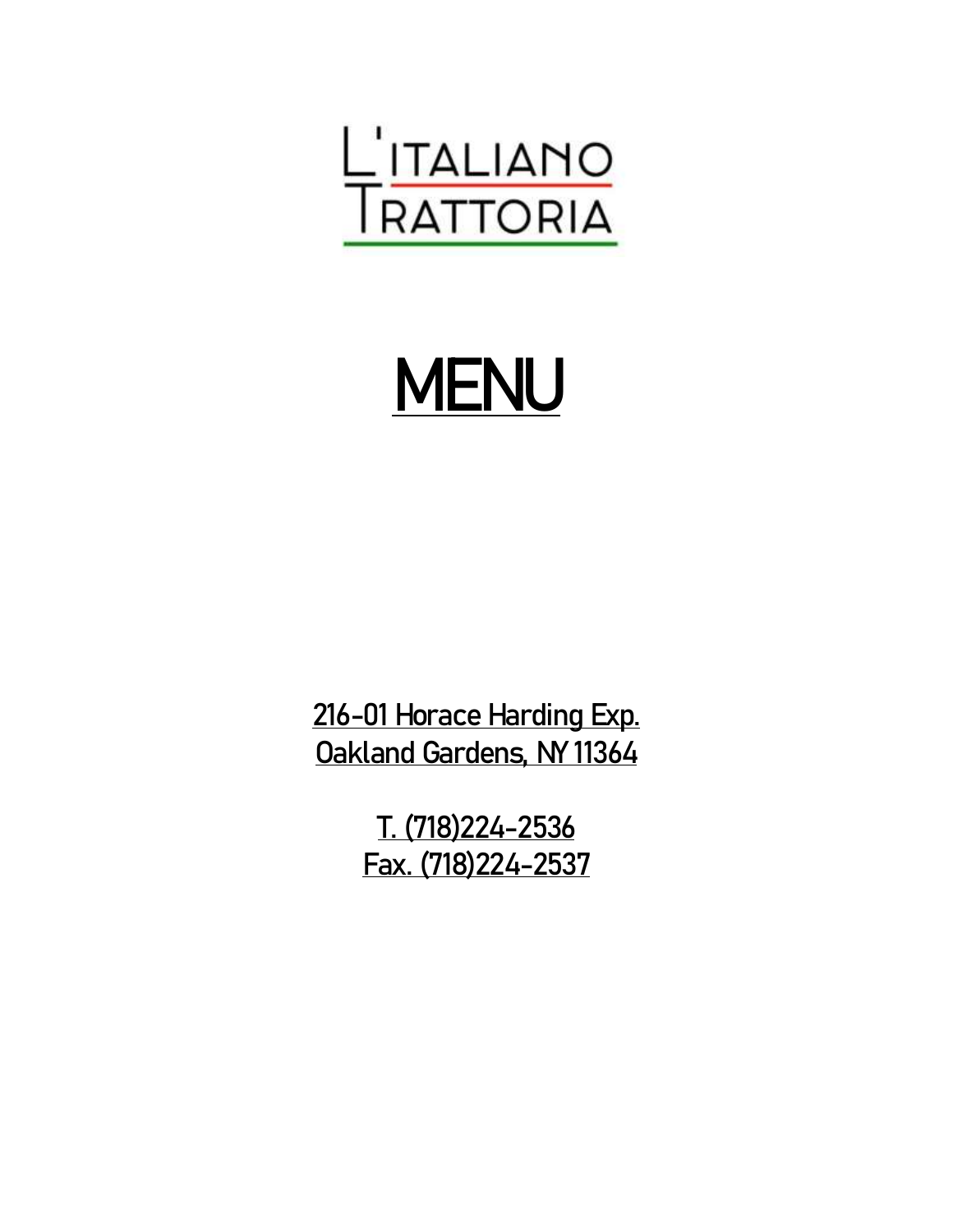## **Antipasto**

### **Insalate**

| Insalata Classica          |  |
|----------------------------|--|
|                            |  |
| Insalata Cesare            |  |
|                            |  |
| <b>Insalata Tre Colori</b> |  |
|                            |  |
| Insalata Capricciosa       |  |
|                            |  |
| Insalata di Calamari       |  |
|                            |  |

Dessert of the Day All desserts made fresh daily

> Corking Fee \$15

--All dishes are made to order--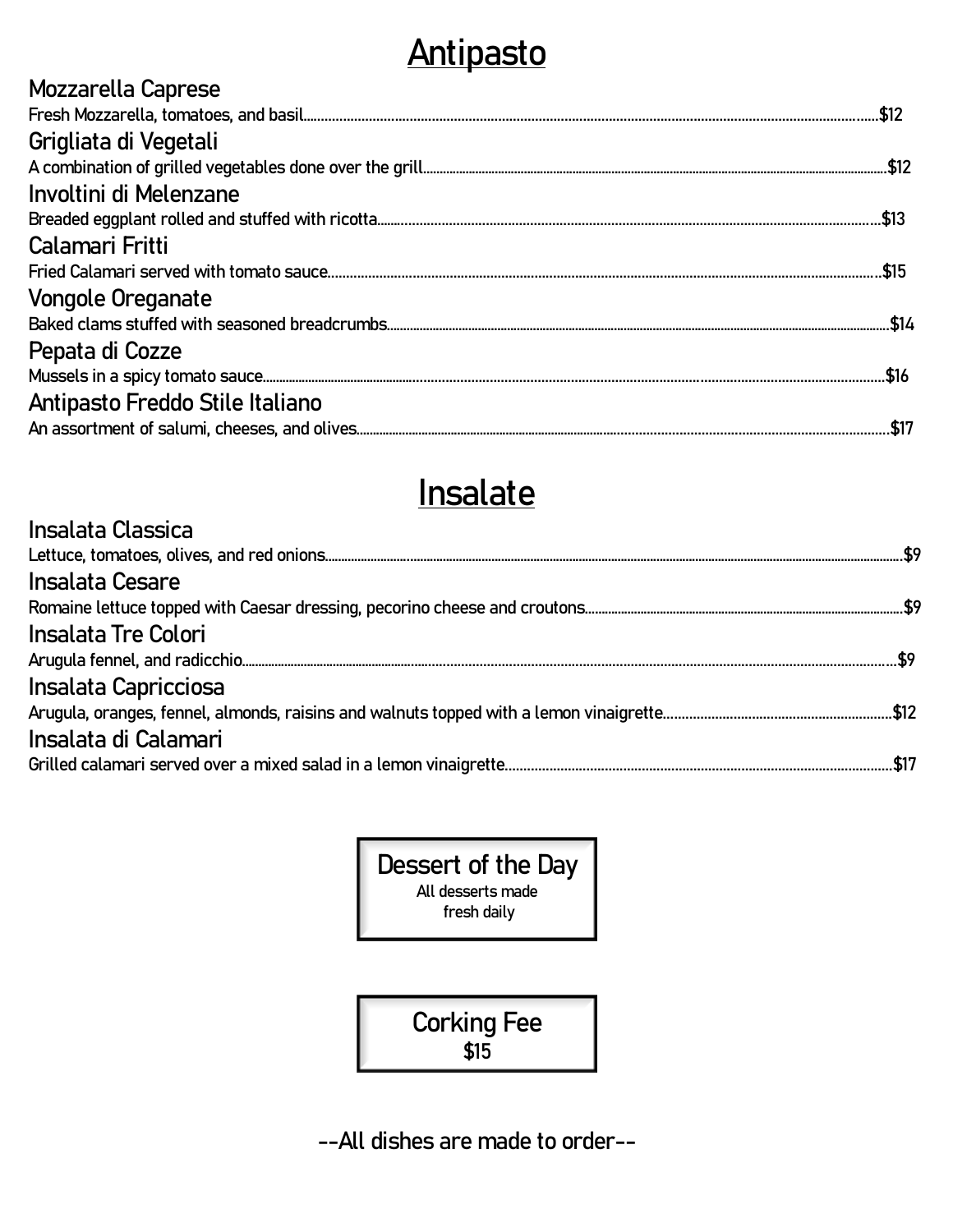### **Pasta Fresca**

| Ravioli di Formaggio                       |
|--------------------------------------------|
|                                            |
| Gnocchi Bolognese                          |
|                                            |
| Ravioli di Funghi alla Campagnola          |
|                                            |
| Ravioli di Zucca                           |
|                                            |
| Pappardelle con Polpette                   |
|                                            |
| Tortellini dell'Italiano                   |
|                                            |
| Cavatelli con Salsiccia Pancetta e Piselli |
|                                            |

### **Primi Piatti**

#### Substitute with whole wheat or gluten free pasta for \$2 extra

| <b>Fusilli Carrettiera</b>        |  |
|-----------------------------------|--|
|                                   |  |
| Penne Primavera                   |  |
|                                   |  |
| Spaghetti Carbonara               |  |
|                                   |  |
| Penne alla Vodka                  |  |
|                                   |  |
| Spaghetti Pollo e Funghi          |  |
|                                   |  |
| <b>Farfalle Boscaiola</b>         |  |
|                                   |  |
| Involtini di Melenzane dello Chef |  |
|                                   |  |
| Spaghetti alle Vongole            |  |
|                                   |  |
| Capellini Fradiavolo              |  |
|                                   |  |
| Linguini Frutti di Mare           |  |
|                                   |  |

--All dishes are made to order--